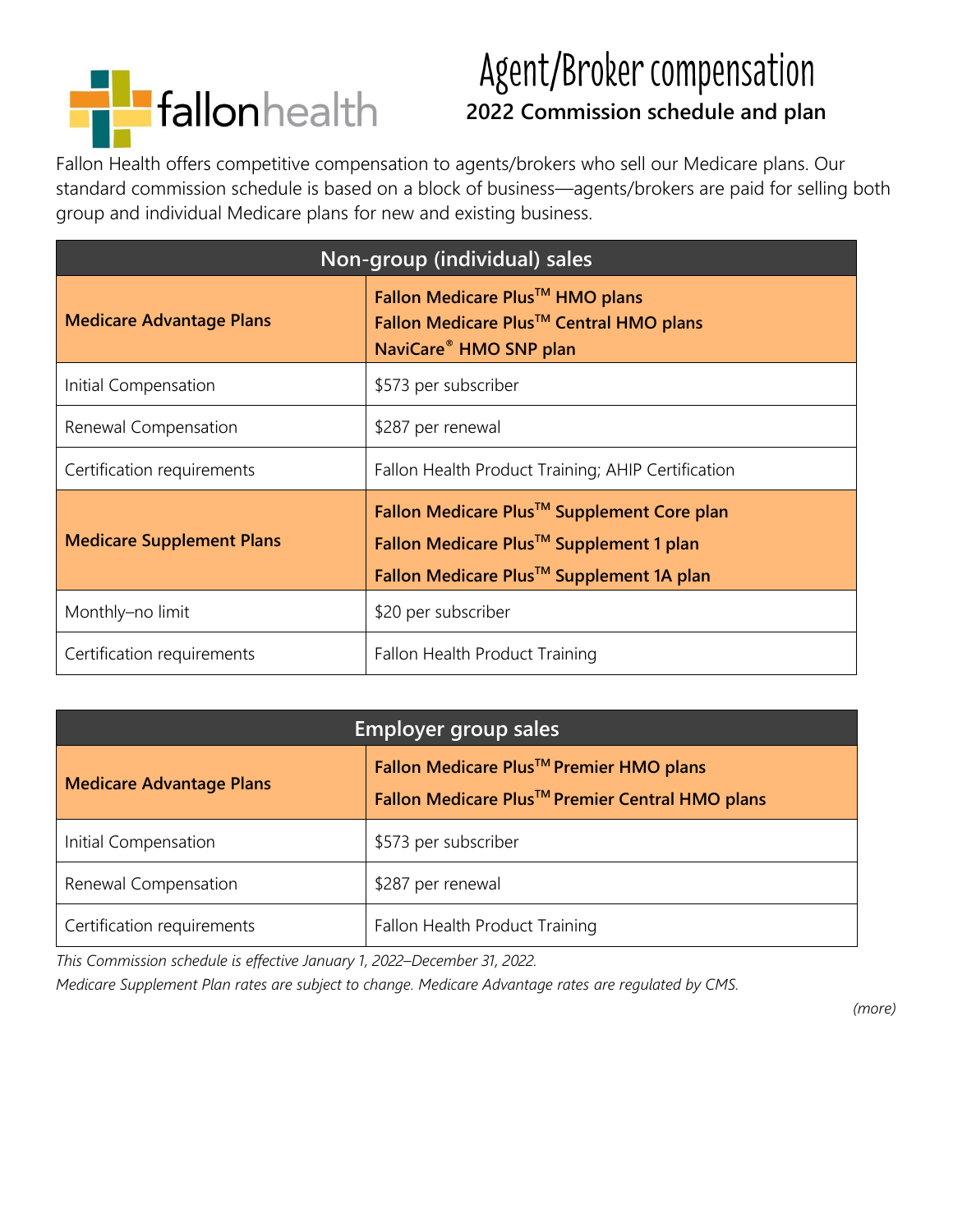## **How does Fallon pay agents/brokers who sell Medicare products?**

Fallon pays agents/brokers based on the compensation rates and regulations included in the Centers for Medicare & Medicaid Services (CMS) guidelines, which are updated by CMS every year. All agents/brokers must be trained and tested annually on Medicare rules and regulations and on details specific to the plans that they sell. Please refer to the following details specific to CMS compensation and Fallon policies and procedures:

*Initial Compensation may be paid to agents/brokers under the following three scenarios:*

- *1. The beneficiary's first year of enrollment in an MA plan or MA-PD plan;*
- *2. When a beneficiary enrolls in an "unlike plan type" during their renewal year; or*
- *3. When a beneficiary moves from an employer group plan to a non-employer group plan (either within the same Parent Organization (PO) or between POs).*

*Renewal Compensation may be paid to agents/brokers under the following three scenarios:*

- *1. Following the initial year compensation;*
- *2. When a beneficiary enrolls in a new "like plan" within the same PO or between two different POs; or*
- *3. When a beneficiary enrolled in a Medicare-Medicaid Plan (MMP) switches to an MA plan or an MA-PD plan (and vice versa within same PO), if applicable per state MMP policy.*

### **2022 CMS Compensation for agents/brokers selling Medicare Advantage products Compensation calculation**

## *CMS regulations: 42 CFR 422.2274 and 423.2274*

The compensation amount paid to an independent agent or broker for an initial enrollment may be paid at or below the fair market value (FMV) cut-off amounts published by CMS annually.

Renewal compensation may be paid for each enrollment in Year 2 and beyond. Renewal compensation may be paid up to fifty (50) percent of the current FMV, published by CMS annually.

## **Compensation recovery requirements (Charge-backs)**

*CMS regulations: 42 CFR 422.2274(a)(4) (ii) and 423.2274(a)(4)(ii)* Compensation will be recovered by Fallon under two circumstances:

- *1. Rapid disenrollment—when a beneficiary disenrolls from a plan within the first three months of enrollment*
- *2. Any other time a beneficiary is not enrolled in a plan*

CMS expects Plans/Part D Sponsors to retroactively pay or recoup funds based on retroactive beneficiary changes (retroactive enrollment/disenrollment) for the current calendar year and the previous calendar year. Plans/Part D Sponsors are not required to recoup or pay compensation for years prior to the previous calendar year. However, if a Plan/Part D Sponsor chooses to recoup payments from a prior calendar year, it must also pay funds retroactively that would have been due during that same year.

#### **Rapid Disenrollment**

#### *CMS regulations: 42 CFR 422.2274(a)(4)(ii) and 423.2274(a)(4)(ii)*

Compensation reports produced by Fallon Health will be audited quarterly for rapid disenrollments in accordance with CMS requirements. Payments will be reduced by the designated rate per enrollment to offset rapid disenrollments incurred.

#### **Adjustment to compensation schedules**

#### *CMS regulations: 42 CFR 422.2274(b)(1) and 423.2274(b)(1)*

Adjustments to compensation schedules are based on CMS guidelines and updated annually. Agents/brokers will be paid an amount that is at or below the adjusted fair market value cut-off amounts.

## **2022 Fallon policies and procedures**

To receive compensation, the following policies and procedures must also be followed:

I. Initial documents required in order to be qualified for Fallon Medicare agent/broker compensation:

- "Application for Appointment and Medicare Advantage Products Broker Agreement" signed and dated by the licensed agent and Fallon's Broker Relationship Manager.
- Copy of existing Massachusetts producer license, which must be current, in good standing and renewed within state guidelines.
- Completed, signed and dated W-9 form. The top line, "Name (as shown on your income tax return)", must match the Social Security number and/or the Employer Identification Number.